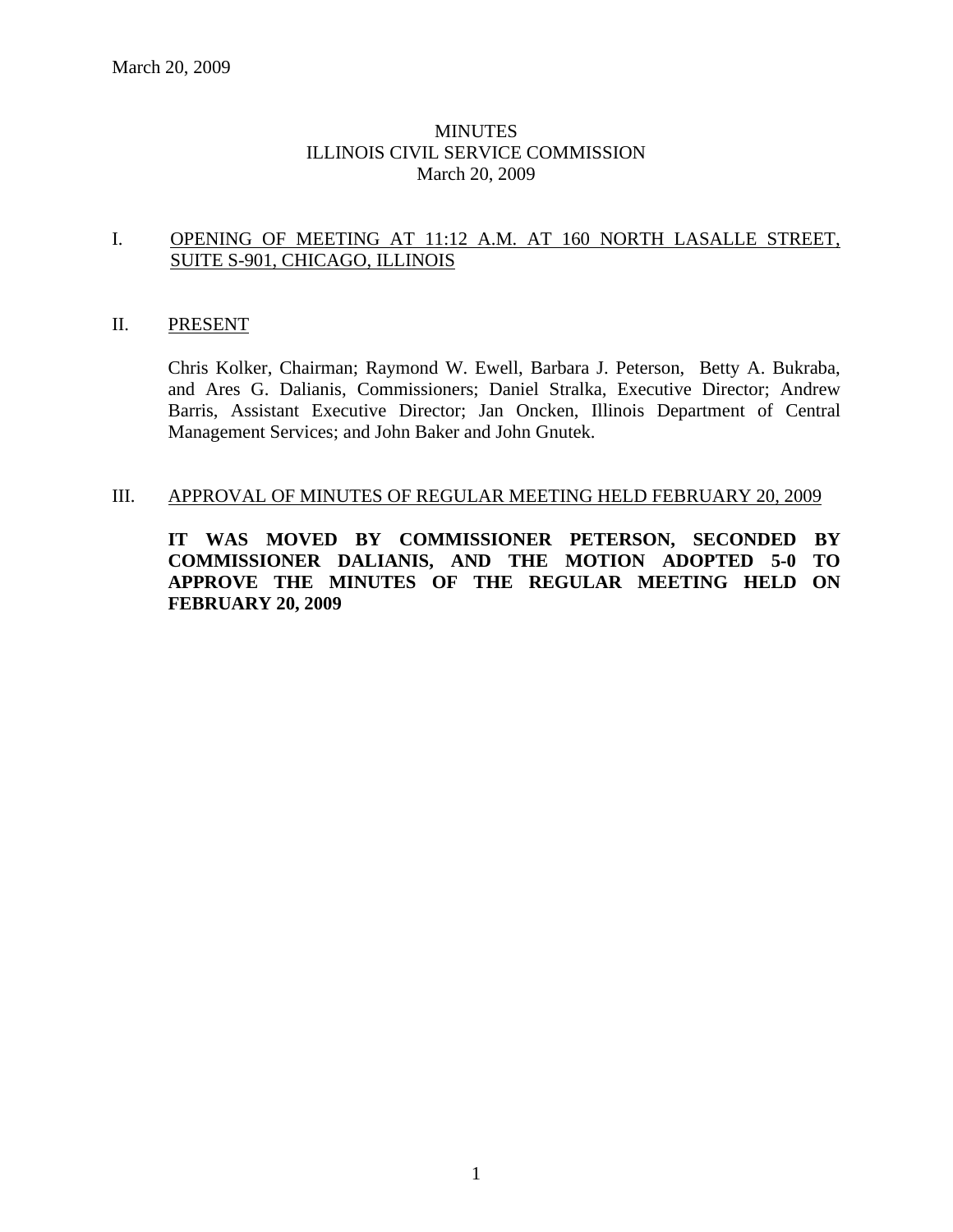#### IV. **EXEMPTIONS UNDER SECTION 4d(3) OF THE PERSONNEL CODE**

# A. Report on Exempt Positions

| Agency                                | Total<br><b>Employees</b> | Number of Exempt<br>Positions |
|---------------------------------------|---------------------------|-------------------------------|
|                                       |                           |                               |
|                                       |                           |                               |
|                                       |                           |                               |
|                                       |                           |                               |
| Central Management Services 1,486 110 |                           |                               |
|                                       |                           |                               |
|                                       |                           |                               |
|                                       |                           |                               |
|                                       |                           |                               |
|                                       |                           |                               |
|                                       |                           |                               |
|                                       |                           |                               |
|                                       |                           |                               |
|                                       |                           |                               |
|                                       |                           |                               |
|                                       |                           |                               |
|                                       |                           |                               |
|                                       |                           |                               |
|                                       |                           |                               |
|                                       |                           |                               |
|                                       |                           |                               |
|                                       |                           |                               |
|                                       |                           |                               |
|                                       |                           |                               |
|                                       |                           |                               |
|                                       |                           |                               |
|                                       |                           |                               |
|                                       |                           |                               |
|                                       |                           |                               |
|                                       |                           |                               |
|                                       |                           |                               |
|                                       |                           |                               |
|                                       |                           |                               |
|                                       |                           |                               |
|                                       |                           |                               |
|                                       |                           |                               |
|                                       |                           |                               |
|                                       |                           |                               |
|                                       |                           |                               |
|                                       |                           |                               |
|                                       |                           |                               |
|                                       |                           |                               |
|                                       |                           |                               |
|                                       |                           |                               |
|                                       |                           |                               |
|                                       |                           |                               |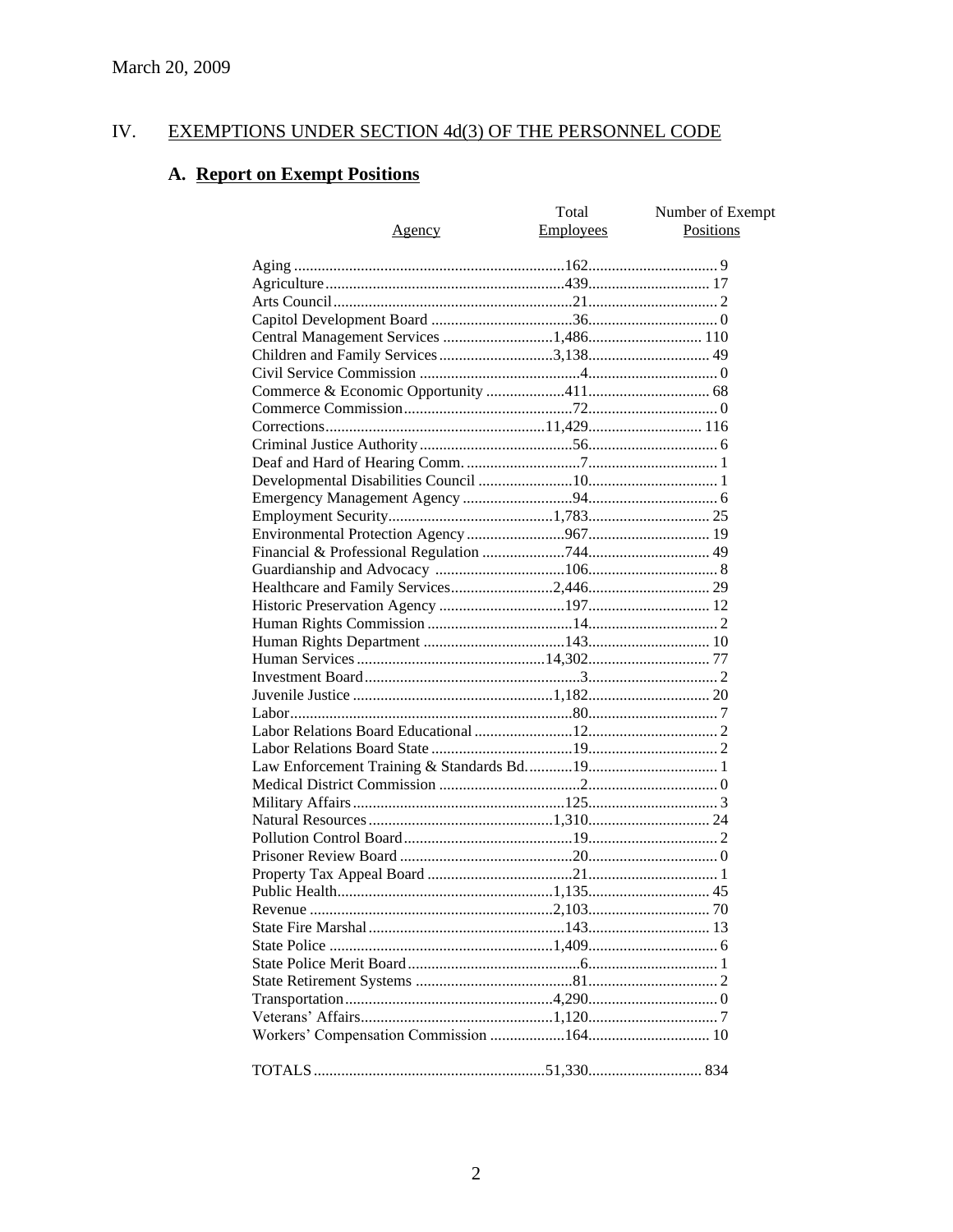### **B. Governing Rule - Jurisdiction B Exemptions**

- a) Before a position shall qualify for exemption from Jurisdiction B under Section 4d(3) of the Personnel Code, the position shall be directly responsible to:
	- 1. The Governor, or
	- 2. A departmental director or assistant director appointed by the Governor, or
	- 3. A board or commission appointed by the Governor, or
	- 4. The head of an agency created by Executive Order, or the director or assistant director of an agency carrying out statutory powers, whose offices are created by the Governor subject to legislative veto under Article V, Section 11, of the Constitution of 1970, which agency head, director, or assistant director may themselves be subject to exemption under Section 4d(3), or
	- 5. In an agency having a statutory assistant director, a deputy director exercising full line authority under the director for all operating entities of the agency, provided the statutory role of assistant director is vacant or is assigned clearly distinct and separate duties from the deputy director and as a colleague to him, or
	- 6. A line position organizationally located between the director and/or assistant director and a subordinate statutorily exempt position(s), provided the position proposed for exemption has line authority over the statutory exempt position(s), or
	- 7. The elected head of an independent agency in the executive, legislative, or judicial branch of government.
- b) If a position meets the above criterion, it must, in addition, be responsible for one or more of the following before it shall be approved as exempt:
	- 1. Directs programs defined by statute and/or departmental, board, or commission policy or possess significant authority when acting in the capacity of a director of programs to bind the agency.
	- 2. Makes decisions in exercising principal responsibility for the determination or execution of policy which fix objectives or state the principles to control action toward operating objectives of one or more divisions, such decisions being subject to review or reversal only by the director, assistant director, board, or commission.
	- 3. Participates in the planning and programming of departmental, board, or commission activities, integrating the plans and projections of related divisions, and the scheduling of projected work programs of those agencies.

\* \* \*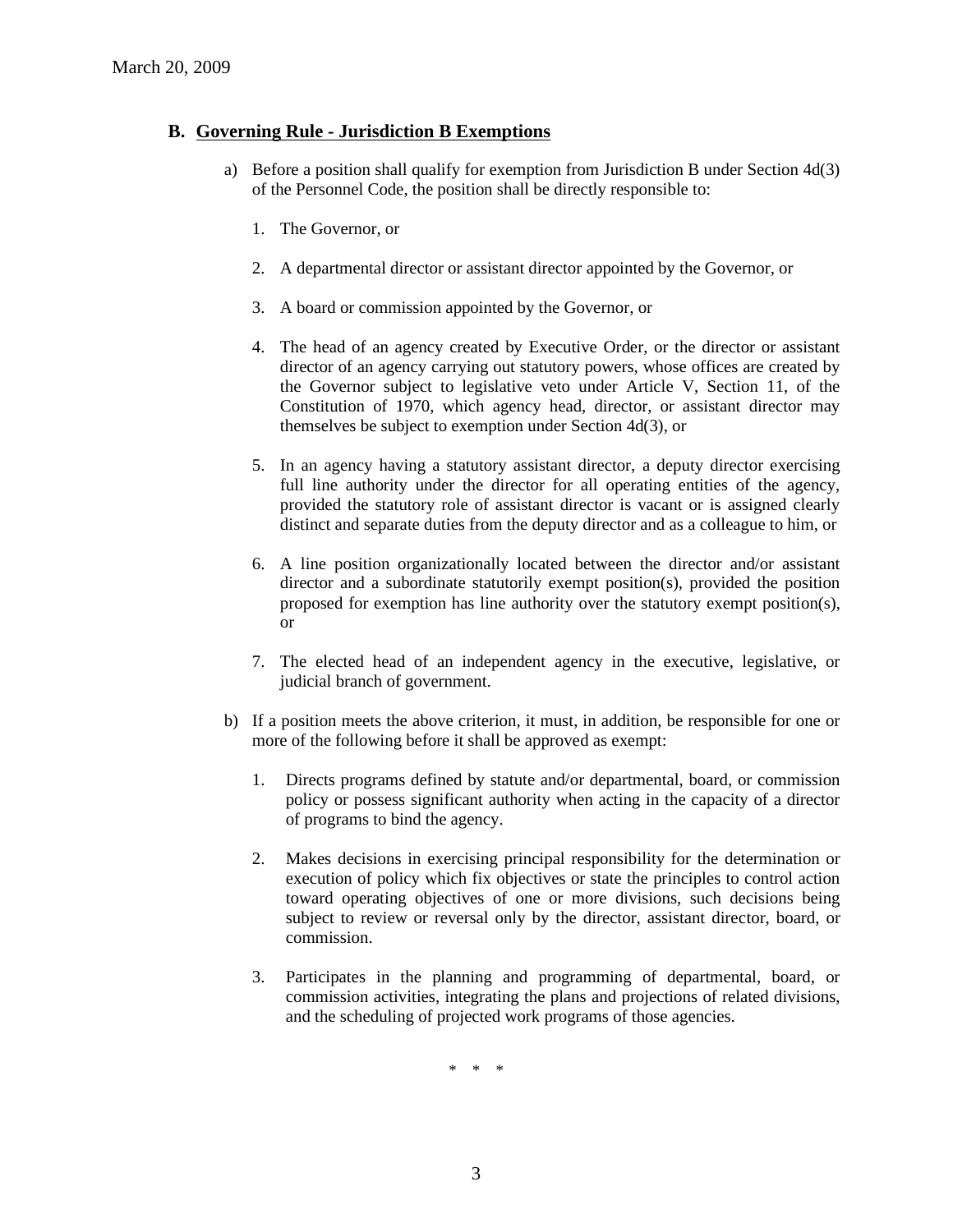### **C. Requests for 4d(3) Exemption**

As to Items C, D1, and D2, Executive Director Daniel Stralka reported that the agency withdrew all these requests.

### V. CLASS SPECIFICATIONS

### **The following class titles were submitted for creation by the Director of Central Management Services:**

Position Titles:

- A. M H Recovery Support Specialist 1 (new)
- B. M H Recovery Support Specialist 2 (new)

Analysis: Assistant Executive Director Andrew Barris reported that this class series was proposed as a means to appropriately recruit and retain a group of individuals who serve as peer recovery support specialists working with individuals with severe mental disability, their families and service providers to emphasize establishment of wellness goals and recovery oriented supports, and to promote recovery and wellness programs within the service delivery network. The Department of Human Services, Division of Mental Health has reported difficulty in placing individuals who have been recipients of mental health services involving psychiatric illness, the target job candidates for this series. This series attempts to address this problem and to better serve current recipients of mental health services. Barris spoke to John Logsdon and Bill Lipsmire at CMS Technical Services and asked if it was a classification requirement that the employee receive past or present mental health recovery treatment. They indicated that the past and/or current receipt of mental health services was a requirement and this sort of requirement was included in the Alcoholism Specialist series. Positions in this occupational area were initially classified as Administrative Assistant 1 positions some years ago.

Chairman Kolker asked about union authorization. The work of this classification was certified as part of the RC28 collective bargaining unit on April 12, 2004. This work and the qualification requirements of these positions are seen to be sufficiently specialized as to warrant treatment on a separate classification series. The work of these positions is currently represented by AFSCME, provides for "special skills" in the selection process which would accommodate the defined candidate pool. The theory behind the creation of this class is that someone who has undergone mental health treatment would be in a better position to help clients than someone who has not undergone mental health treatment, i.e. someone who has experience with the mental health recovery process would better serve a client than an Administrative Assistant I who only has a legal background and no experience with mental health recovery programs.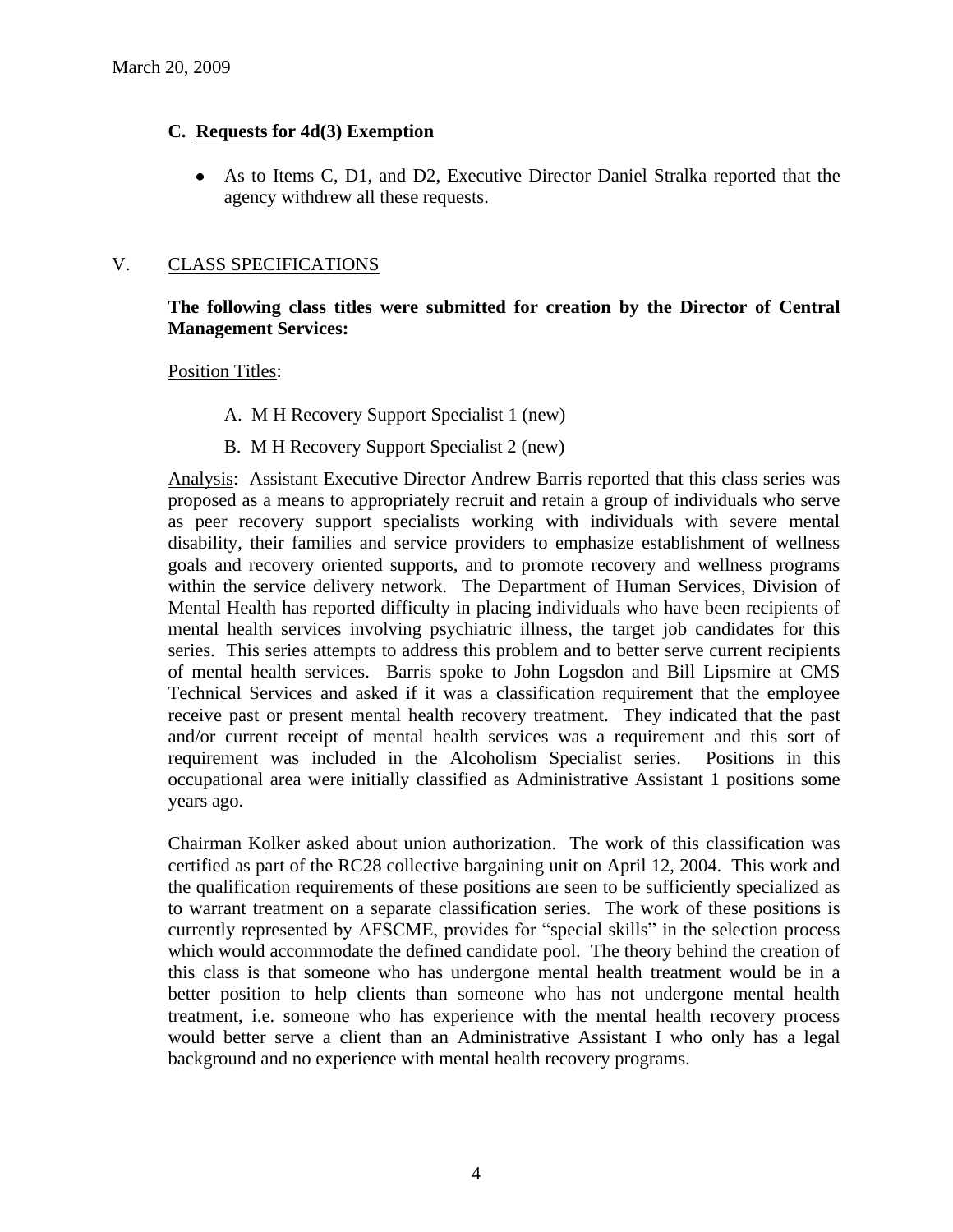**IT WAS MOVED BY COMMISSIONER DALIANIS, SECONDED BY COMMISSIONER BUKRABA, AND THE MOTION ADOPTED 5-0 TO APPROVE THE CREATION OF THE FOLLOWING CLASS TITLES TO BE EFFECTIVE APRIL 1, 2009:**

### **A: M H Recovery Support Specialist 1**

**B: M H Recovery Support Specialist 2**

**IT WAS MOVED BY COMMISSIONER PETERSON, SECONDED BY COMMISSIONER EWELL, AND THE MOTION ADOPTED 5-0 TO DISAPPROVE ANY CLASS SPECIFICATIONS RECEIVED BY THE COMMISSION NOT CONTAINED IN THIS REPORT TO ALLOW ADEQUATE STUDY.** 

#### VI. MOTION TO GO INTO EXECUTIVE SESSION

**IT WAS MOVED BY COMMISSIONER DALIANIS, SECONDED BY COMMISSIONER BUKRABA, AND BY ROLL CALL VOTE THE MOTION ADOPTED 5-0 TO HOLD AN EXECUTIVE SESSION PURSUANT TO SUBSECTIONS 2(c)(1), 2(c)(4), AND 2(c)(11) OF THE OPEN MEETINGS ACT.** 

| <b>KOLKER</b>   | YES. | <b>EWELL</b>    | YES |
|-----------------|------|-----------------|-----|
| <b>PETERSON</b> | YES  | <b>DALIANIS</b> | YES |
| <b>BUKRABA</b>  | YES. |                 |     |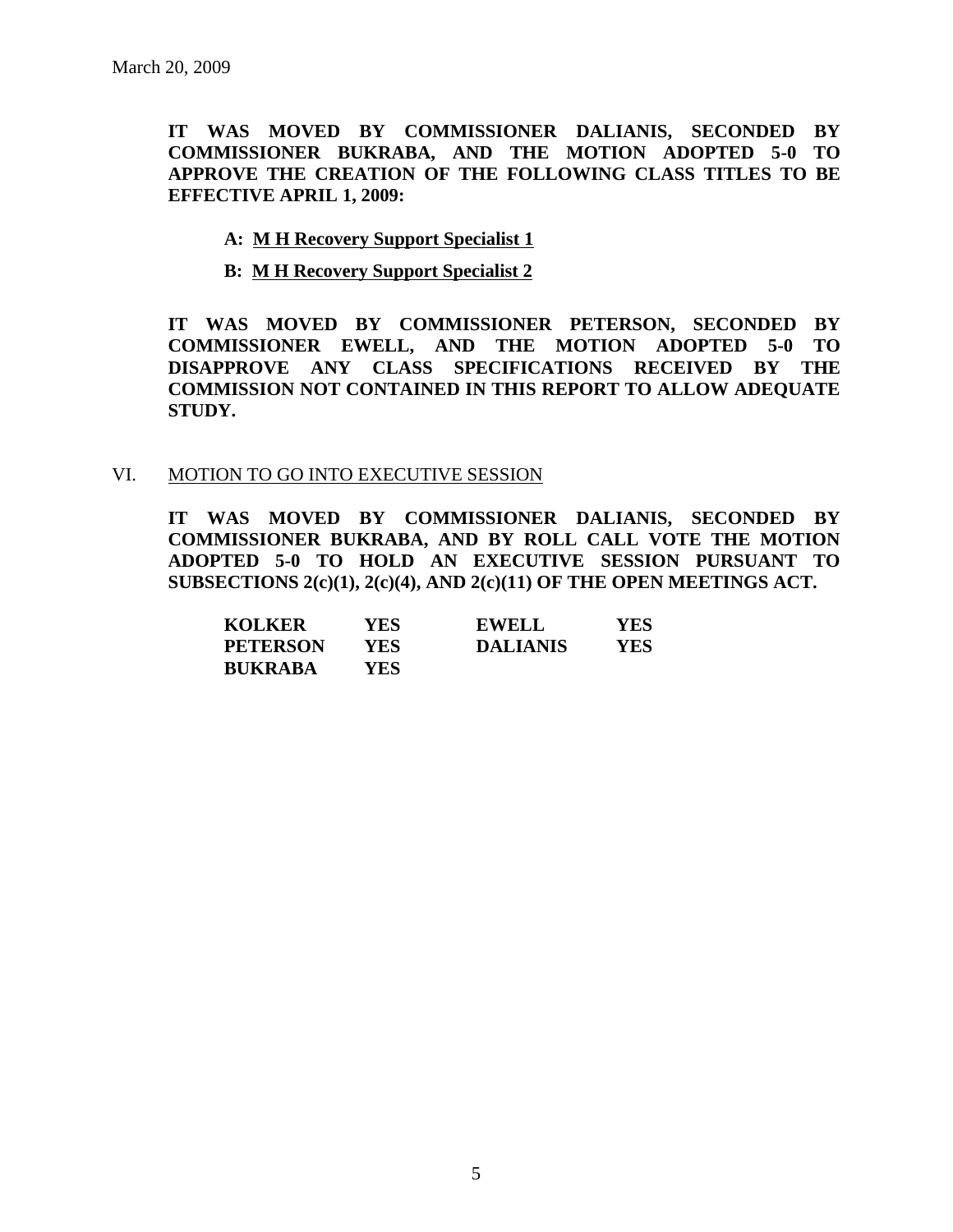### VII. RECONVENE MEETING

Upon due and proper notice the regular meeting of the Illinois Civil Service Commission was reconvened at 160 North LaSalle Street, Suite S-901, Chicago, Illinois at 12:31 p.m.

#### PRESENT

Chris Kolker, Chairman; Raymond W. Ewell, Barbara J. Peterson, Betty A. Bukraba, Ares G. Dalianis, Commissioners; Daniel Stralka, Executive Director; Andrew Barris, Assistant Executive Director; and James Baker and John Gnutek.

### VIII. NON-MERIT APPOINTMENT REPORT

The Personnel Code permits non-merit appointments for a limited period of time, i.e., emergency appointments shall not exceed 60 days and shall not be renewed, and positions shall not be filled on a temporary or provisional basis for more than six months out of any twelve-month period. Consecutive non-merit appointments are not violative of the Code, however, they do present a possible evasion of merit principles and should be monitored. Set forth below is the number of consecutive non-merit appointments made by each department. These statistics are from the Department of Central Management Services' Consecutive Non-Merit Report.

| Agency                                       | 1/31/09       | 2/28/09  | 2/29/08 |
|----------------------------------------------|---------------|----------|---------|
| Agriculture                                  | 0             | 0        |         |
| <b>Arts Council</b>                          | $\mathcal{O}$ | 0        |         |
| <b>Central Management Services</b>           |               |          | 3       |
| <b>Children and Family Services</b>          | 3             | 4        | 3       |
| <b>Criminal Justice Authority</b>            |               |          |         |
| <b>Employment Security</b>                   | 4             | 3        |         |
| <b>Financial and Professional Regulation</b> | 0             | $\bf{0}$ |         |
| <b>Healthcare and Family Services</b>        | 3             | 5        | 16      |
| <b>Historic Preservation</b>                 | 0             | 0        |         |
| <b>Human Services</b>                        |               | 0        | 3       |
| <b>Natural Resources</b>                     |               |          |         |
| Public Health                                |               | 0        |         |
| <b>State Police</b>                          |               | $\bf{0}$ | 0       |
| <b>State Retirement Systems</b>              | 0             | 0        | ∩       |
| Transportation                               | 17            | 17       | 70      |
| Veteran's Affairs                            | 3             | 0        |         |
| Workers' Compensation Commission             |               |          |         |
| Totals                                       | 41            | 33       | 104     |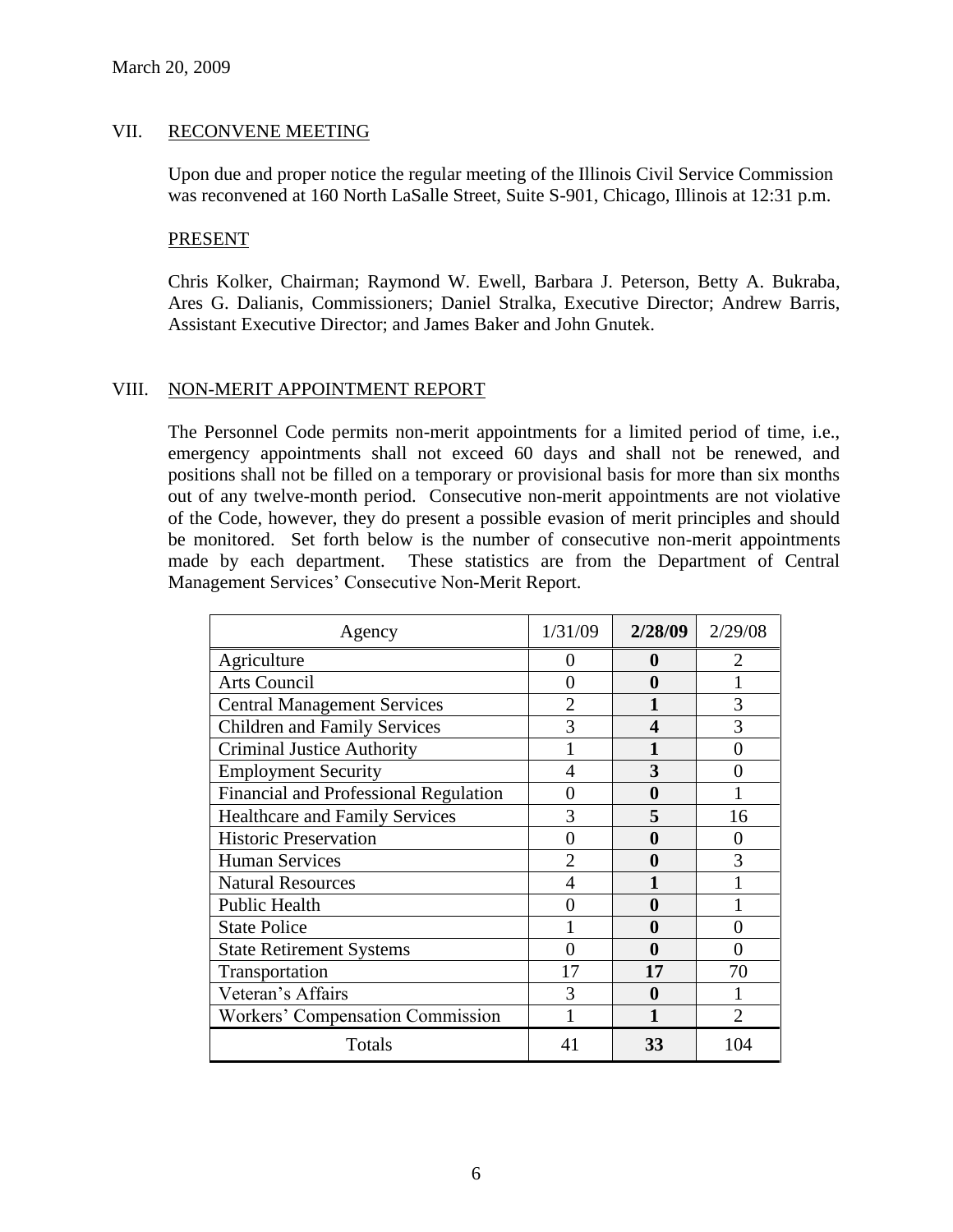### IX. PUBLICLY ANNOUNCED DECISIONS RESULTING FROM APPEALS

### **DISCHARGE**

#### **DA-40-08**

| Employee  | John Gnutek                                                                                                                                                              | <b>Appeal Date</b>   | 4/06/08                                      |
|-----------|--------------------------------------------------------------------------------------------------------------------------------------------------------------------------|----------------------|----------------------------------------------|
| Agency    | <b>DOR</b>                                                                                                                                                               | <b>Decision Date</b> | 3/06/09                                      |
| Type      | Discharge                                                                                                                                                                | <b>ALJ</b>           | Daniel Stralka                               |
| Change(s) | Removing/releasing confidential<br>documents without authorization; Decision<br>attempting to retrieve e-mails of<br>another employee; conducting<br>unauthorized audits | Recommended          | Charges are proven<br>and warrant discharge. |

**IT WAS MOVED BY COMMISSIONER EWELL, SECONDED BY COMMISSIONER BUKRABA, AND BY ROLL CALL VOTE OF 3-2, THE MOTION ADOPTED TO MODIFY AND ADOPT THE ADMINISTRATIVE LAW JUDGE'S RECOMMENDED DECISION THAT THE WRITTEN CHARGES FOR DISCHARGE HAVE BEEN PROVEN, BUT GIVEN GNUTEK'S PREVIOUS PERFORMANCE RECORD THAT HE EXCEEDED EXPECTATIONS AS A REVENUE SENIOR SPECIAL AGENT, LACK OF SUBSTANTIAL PRIOR DISCIPLINE, AND THE ABSENCE OF ANY EVIDENCE THAT GNUTEK GAINED AN ADVANTAGE FOR HIS ACTIONS, THE UNIQUE FACTUAL CIRCUMSTANCES SURROUNDING THE DISCHARGE DID NOT RISE TO THE LEVEL WHICH SOUND PUBLIC OPINION RECOGNIZES AS GOOD CAUSE FOR THE EMPLOYEE TO NO LONGER HOLD THE POSITION. THE RECOMMENDED DECISION DATED MARCH 6, 2009 WAS MODIFIED AS FOLLOWS:**

- **1. THE RESPONDENT'S CONTINUOUS SERVICE DATE AS REFERRED TO IN PARAGRAPH 1 OF THE FINDINGS OF FACT WAS NOT SET FORTH IN THE RECORD BUT HE COMMENCED HIS EMPLOYMENT WITH THE PETITIONER ON JANUARY 3, 1999.**
- **2. THE RESPONDENT DID NOT RECEIVE A 20-DAY SUSPENSION AS REFERRED TO IN PARAGRAPH 1 OF THE FINDINGS OF FACT BUT AN ORAL REPRIMAND.**
- **3. THE EVENTS REFERRED TO IN PARAGRAPHS 4-7 OF THE FINDINGS OF FACT OCCURRED ON AUGUST 17, 2007.**
- **4. THE RESPONDENT'S ACTIONS SUBSEQUENT TO ACCESSING PATTARA'S E-MAIL ACCOUNT IN BEING ON HIS ACCOUNT FOR AS LONG AS HE WAS, READING AND FORWARDING HIS E-MAILS, AND NEVER REPORTING HIS ACCESSING THE E-MAIL ACCOUNT TO HIS SUPERVISOR STANDING ALONE ARE SUFFICIENT TO**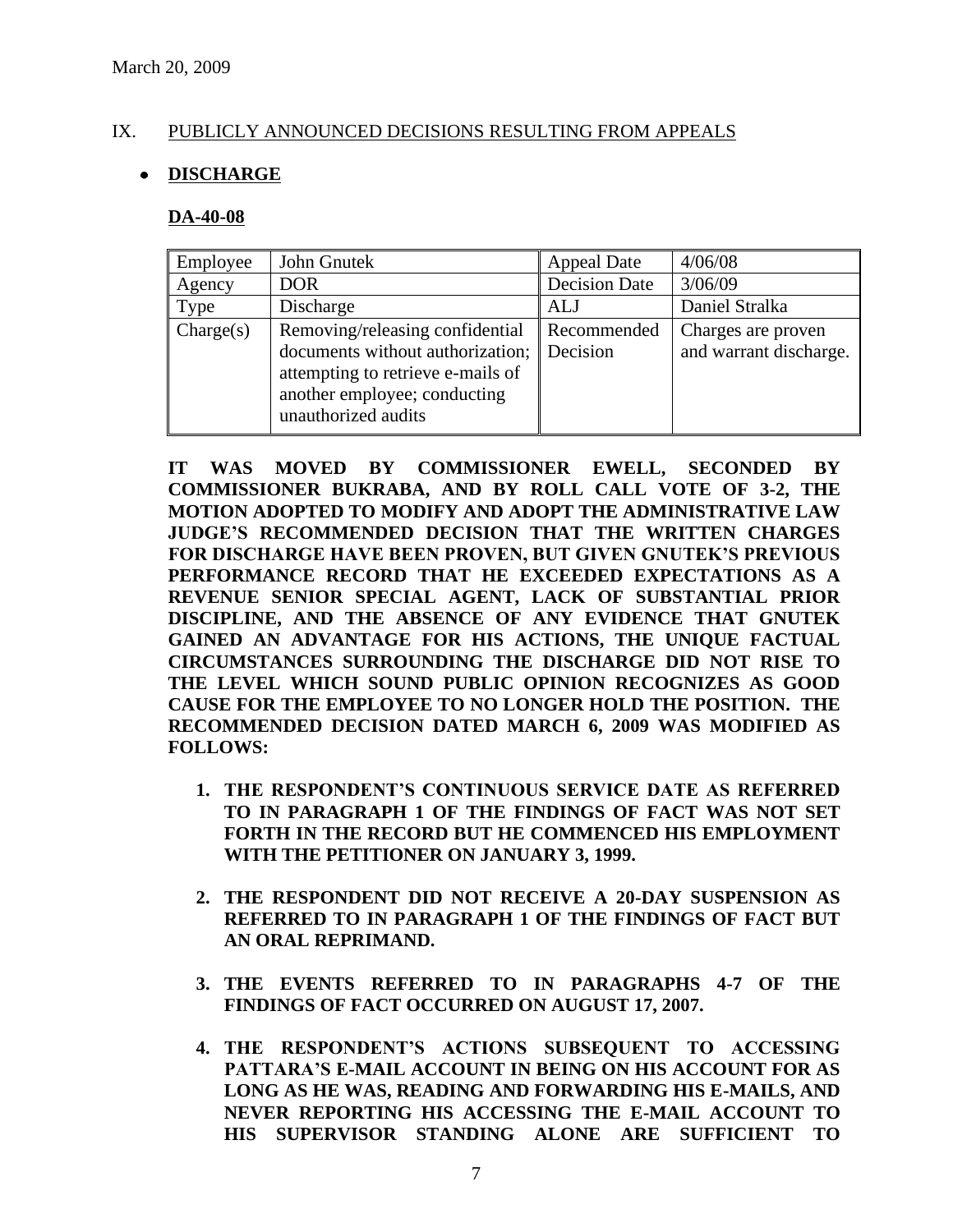**WARRANT DISCIPLINE REGARDLESS OF HIS ACTIONS ON AUGUST 17, 2007. THESE INDICATE THE RESPONDENT WAS AWARE THAT HE WAS ON HIS CO-WORKER'S E-MAIL ACCOUNT AND THAT IT WAS NOT A "MISTAKE" AS HE CONTENDS.**

**THE RESPONDENT WAS NOT FOUND TO BE A CREDIBLE WITNESS GIVEN HIS SOMEWHAT INCREDULOUS EXPLANATIONS FOR HIS ACTIONS AND THE INCONSISTENCIES IN HIS TESTIMONY WITH THAT OF OTHER CREDIBLE WITNESSES. THEREFORE, SAID PROVEN CHARGES WARRANT A 90-DAY SUSPENSION IN LIEU OF DISCHARGE. IN ADDITION, THE DECISION OF THE CHAIRMAN TO DENY THE MOTION OF JOHN GNUTEK TO PRESENT ORAL ARGUMENT WAS RATIFIED SINCE, IN THE JUDGMENT OF THE COMMISSION, NO NOVEL AND PRECEDENT SETTING QUESTIONS OF LAW OR POLICY WERE AT ISSUE.**

| <b>KOLKER</b>   | YES. | <b>EWELL</b>    | YES |
|-----------------|------|-----------------|-----|
| <b>PETERSON</b> | NΩ   | <b>DALIANIS</b> | NO  |
| <b>BUKRABA</b>  | YES- |                 |     |

### **DISCHARGE**

**DA-51-08**

| Employee  | <b>Andrea Torres</b>                                | <b>Appeal Date</b>      | 6/06/08                                                           |
|-----------|-----------------------------------------------------|-------------------------|-------------------------------------------------------------------|
| Agency    | <b>DES</b>                                          | <b>Decision Date</b>    | 3/09/09                                                           |
| Type      | Discharge                                           | ALJ                     | Daniel Stralka                                                    |
| Change(s) | Violation of Code of Ethics<br>and gross misconduct | Recommended<br>Decision | Charges are partially<br>proven and warrant 90-day<br>suspension. |

**IT WAS MOVED BY COMMISSIONER PETERSON, SECONDED BY COMMISSIONER DALIANIS, AND BY ROLL CALL VOTE OF 5-0, THE MOTION ADOPTED TO AFFIRM AND ADOPT THE ADMINISTRATIVE LAW JUDGE'S RECOMMENDED DECISION THAT THE WRITTEN CHARGES FOR DISCHARGE HAVE BEEN PARTIALLY PROVEN, BUT GIVEN THE UNIQUE FACTUAL CIRCUMSTANCES SURROUNDING THE DISCHARGE FOR THE REASONS SET FORTH IN THE RECOMMENDED DECISION DATED MARCH 9, 2009, THE PARTIALLY PROVEN CHARGES DID NOT RISE TO THE LEVEL WHICH SOUND PUBLIC OPINION RECOGNIZES AS GOOD CAUSE FOR THE EMPLOYEE TO NO LONGER HOLD THE POSITION. THEREFORE, SAID PROVEN CHARGES WARRANT A 60-DAY SUSPENSION IN LIEU OF DISCHARGE.**

| <b>KOLKER</b>   | YES  | <b>EWELL</b>    | YES |
|-----------------|------|-----------------|-----|
| <b>PETERSON</b> | YES. | <b>DALIANIS</b> | YES |
| <b>BUKRABA</b>  | YES- |                 |     |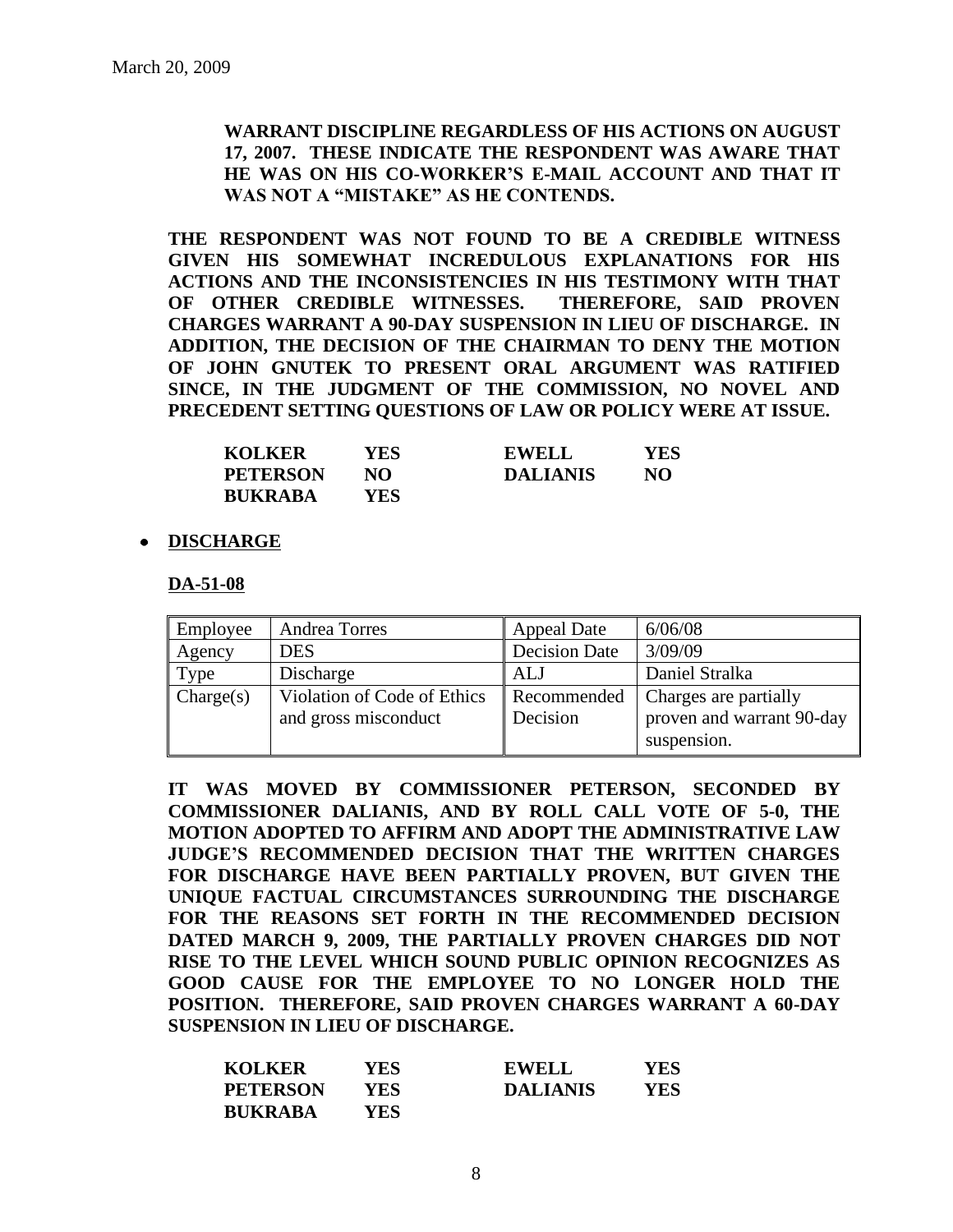## **DISCHARGE**

### **DA-1-09**

| Employee  | John Meszaros                                                                                                                                      | <b>Appeal Date</b>      | 7/07/08                                                           |
|-----------|----------------------------------------------------------------------------------------------------------------------------------------------------|-------------------------|-------------------------------------------------------------------|
| Agency    | <b>HFS</b>                                                                                                                                         | <b>Decision Date</b>    | 3/06/09                                                           |
| Type      | Discharge                                                                                                                                          | <b>ALJ</b>              | <b>Andrew Barris</b>                                              |
| Change(s) | Inappropriate behavior or<br>discourteous treatment;<br>failure to follow supervisory<br>instructions; violation of<br>conflict of interest policy | Recommended<br>Decision | Charges are partially<br>proven and warrant 60-day<br>suspension. |

**IT WAS MOVED BY COMMISSIONER EWELL, SECONDED BY COMMISSIONER DALIANIS, AND BY ROLL CALL VOTE OF 5-0, THE MOTION ADOPTED TO AFFIRM AND ADOPT THE ADMINISTRATIVE LAW JUDGE'S RECOMMENDED DECISION THAT THE WRITTEN CHARGES FOR DISCHARGE HAVE BEEN PARTIALLY PROVEN, BUT GIVEN THE UNIQUE FACTUAL CIRCUMSTANCES SURROUNDING THE DISCHARGE FOR THE REASONS SET FORTH IN THE RECOMMENDED DECISION DATED MARCH 6, 2009, THE PARTIALLY PROVEN CHARGES DID NOT RISE TO THE LEVEL WHICH SOUND PUBLIC OPINION RECOGNIZES AS GOOD CAUSE FOR THE EMPLOYEE TO NO LONGER HOLD THE POSITION. THEREFORE, SAID PROVEN CHARGES WARRANT A 60-DAY SUSPENSION IN LIEU OF DISCHARGE.**

| <b>KOLKER</b>   | YES. | <b>EWELL</b>    | YES |
|-----------------|------|-----------------|-----|
| <b>PETERSON</b> | YES- | <b>DALIANIS</b> | YES |
| <b>BUKRABA</b>  | YES  |                 |     |

### X. APPEALS TERMINATED WITHOUT DECISIONS ON THE MERITS

### **DISMISSED**

### **DA-16-09**

| Employee  | <b>Emmanuel Offor</b> | <b>Appeal Date</b>      | 11/05/08                        |
|-----------|-----------------------|-------------------------|---------------------------------|
| Agency    | <b>DHS</b>            | <b>Decision Date</b>    | 03/06/09                        |
| Type      | Discharge             | ALJ                     | Daniel Stralka                  |
| Change(s) | Unauthorized absences | Recommended<br>Decision | Dismissed; withdrawn (settled). |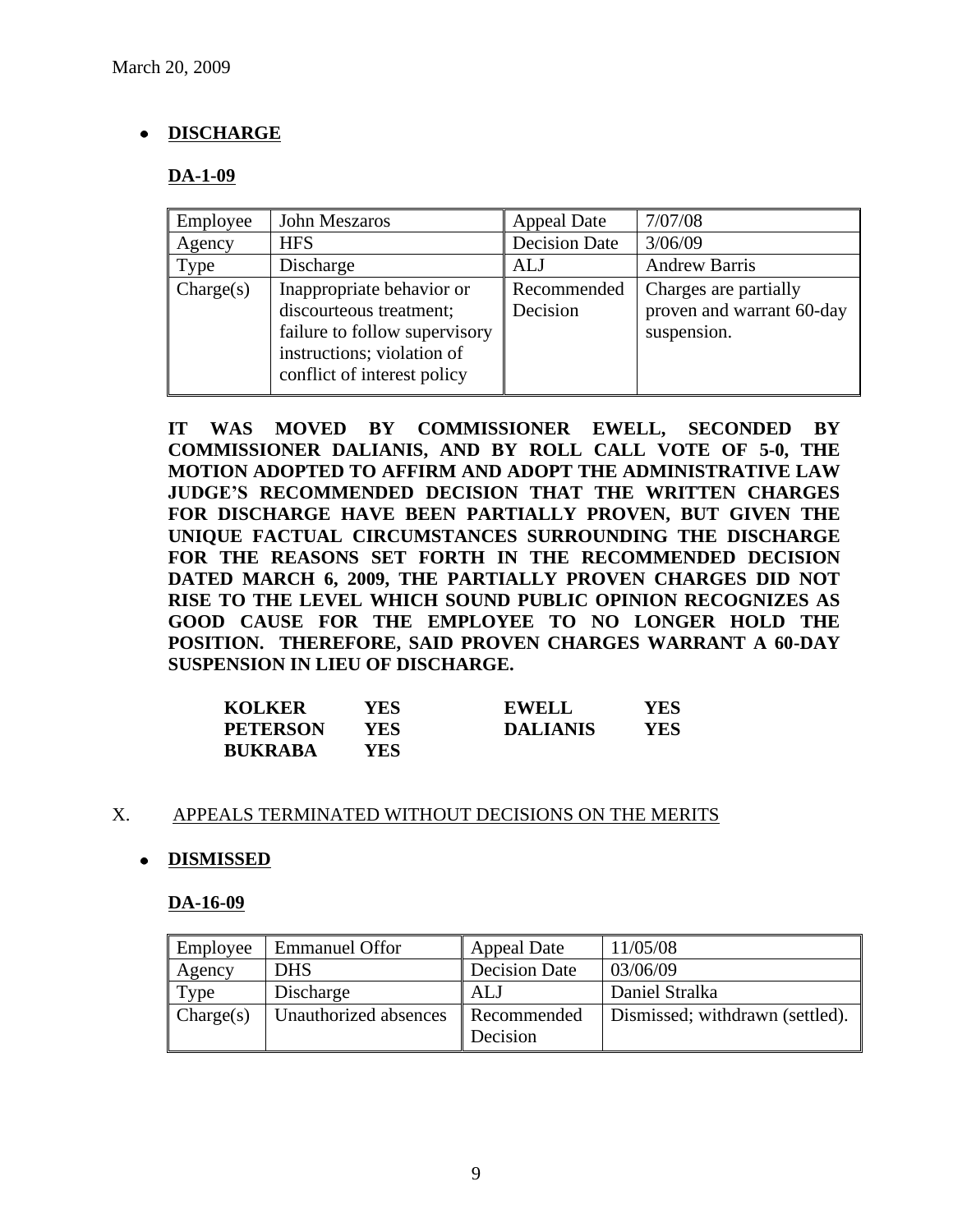### **DA-18-09**

| Employee  | Mark G. Horton                      | <b>Appeal Date</b>   | 11/24/08                         |
|-----------|-------------------------------------|----------------------|----------------------------------|
| Agency    | <b>DHR</b>                          | <b>Decision Date</b> | 03/04/09                         |
| Type      | Discharge                           | ALJ                  | Daniel Stralka                   |
| Charge(s) | Unauthorized absences; unsatis-     |                      | Recommended   Dismissed; default |
|           | factory performance of duties;      | Decision             | (no show).                       |
|           | negligence in performance of duties |                      |                                  |

### **DA-27-09**

| Employee  | Marva Y. Williams                       | <b>Appeal Date</b>   | 1/13/09             |
|-----------|-----------------------------------------|----------------------|---------------------|
| Agency    | <b>WCC</b>                              | <b>Decision Date</b> | 2/17/09             |
| Type      | Discharge                               | ALJ                  | Daniel Stralka      |
| Change(s) | Misuse of state equipment   Recommended |                      | Dismissed; settled. |
|           | and supplies                            | Decision             |                     |

**IT WAS MOVED BY COMMISSIONER PETERSON, SECONDED BY COMMISSIONER DALIANIS, AND BY ROLL CALL VOTE OF 5-0, THE MOTION ADOPTED TO AFFIRM AND ADOPT THE ADMINISTRATIVE LAW JUDGE'S RECOMMENDED DECISIONS TO DISMISS THE OFFOR, HORTON, AND WILLIAMS APPEALS.**

| <b>KOLKER</b>   | YES. | <b>EWELL</b>    | <b>YES</b> |
|-----------------|------|-----------------|------------|
| <b>PETERSON</b> | YES. | <b>DALIANIS</b> | YES        |
| <b>BUKRABA</b>  | YES. |                 |            |

### XI. REPORT ON THE TREATMENT OF PRIOR DISCIPLINARY INCIDENTS WHICH ARE THE SUBJECT OF PENDING GRIEVANCES

This report was continued until April 17, 2009.

### XII. STAFF REPORT

Executive Director Daniel Stralka reported that:

- Sandra Guppy attended the Budget Briefing on March 17. Because the Retirement rate was decreased in the Budget Book, our fiscal year 2010 appropriation request is \$417,800.
- Statements of Economic Interests have been mailed. They should be completed and send to him. They are due to the Secretary of State by May 1.